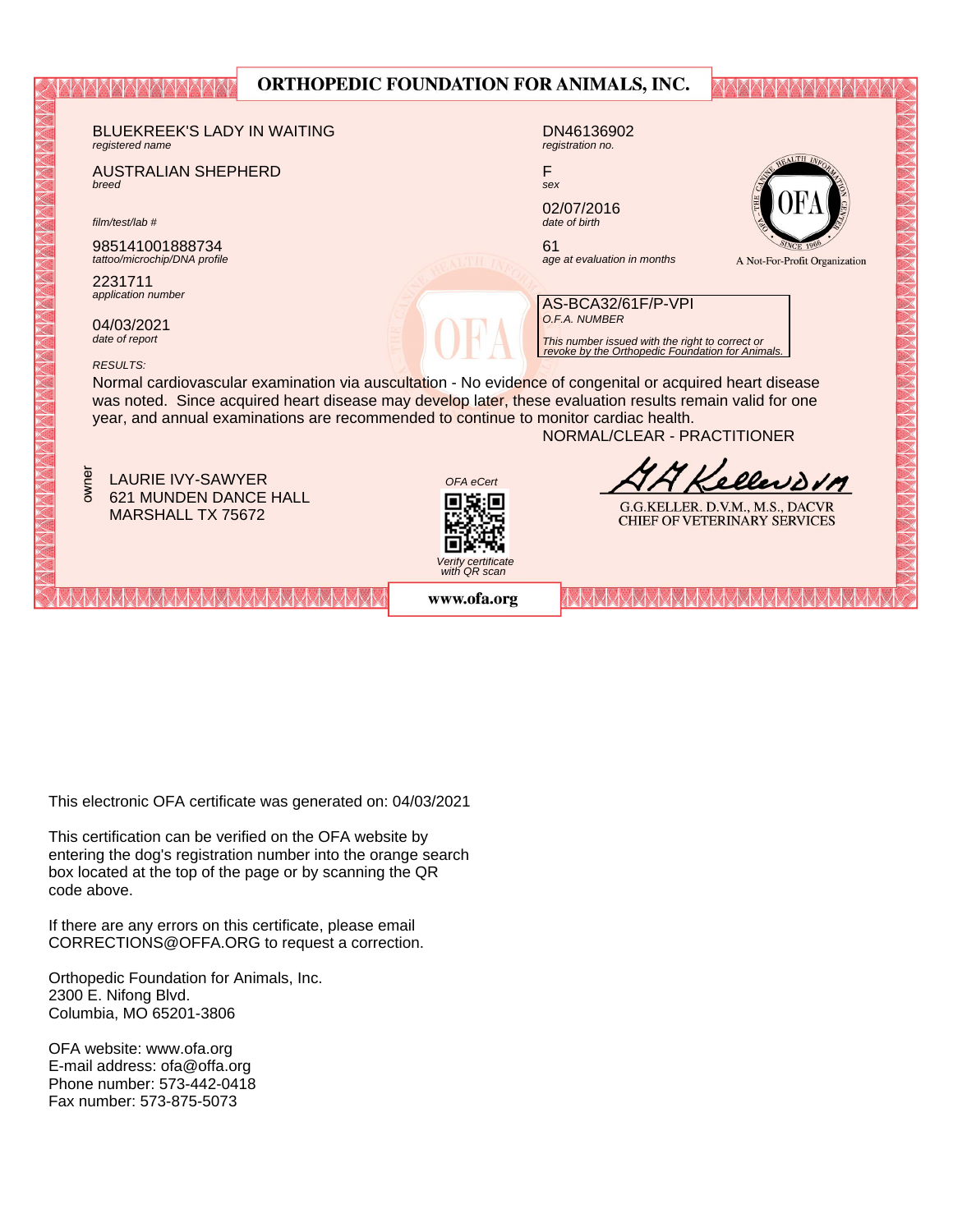

This electronic OFA certificate was generated on: 04/07/2021

This certification can be verified on the OFA website by box located at the top of the page or by scanning the QR code above. entering the dog's registration number into the orange search

If there are any errors on this certificate, please email  $CORRECTIONS@OFFA.ORG$  to request a correction.

Phone number: 573-442-0418 Orthopedic Foundation for Animals, Inc. 2300 E. Nifong Blvd. Columbia, MO 65201-3806

OFA website: www.ofa.org E-mail address: ofa@offa.org Phone number: 573-442-0418 Fax number: 573-875-5073